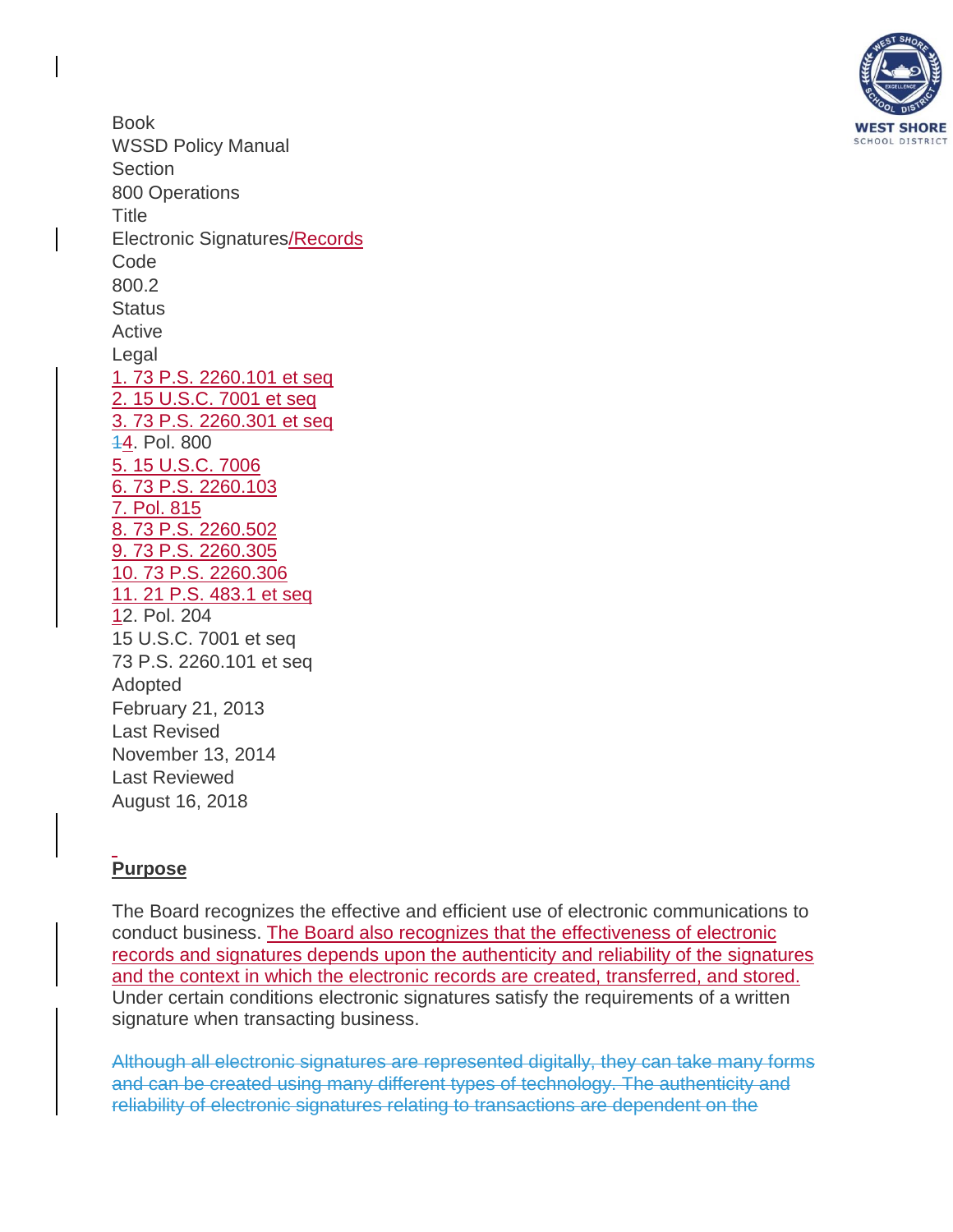

accompanying processes, supplemental records and the overall context in which records are created, transferred, signed, and stored.

## **Authority**

The Board authorizes the use of electronic signatures in place of manual signatures to conduct District business unless a manual signature is required by law or regulations. Electronic signatures or electronic records filed with or issued by the District shall have the full force and effect of a manual signature when used in accordance with this policy and applicable law and regulations[.\[1\]\[2\]](http://www.legis.state.pa.us/CFDOCS/LEGIS/LI/uconsCheck.cfm?txtType=HTM&yr=1999&sessInd=0&smthLwInd=0&act=0069.&CFID=214545705&CFTOKEN=23032194)[\[3\]\[](https://www.legis.state.pa.us/cfdocs/legis/li/uconsCheck.cfm?yr=1999&sessInd=0&act=69)4]

This policy applies to the use of electronic records and signatures when permitted as described in this policy or required in connection with District programs and operations. Therefore, the Board adopts this policy to allow for the use of and acceptance of electronic records and signatures and to establish the guidelines under which electronic signatures may be utilized by the District.<sup>[1]</sup>

### **Definitions**

**Attribution** - an electronic signature is attributable to a person if it was the act of the person. The act of the person may be shown in any manner, including a showing of the efficacy of any security procedure applied to determine the person to which the electronic signature was attributable.

**Electronic Signature** - an electronic sound, symbol, or process attached to or logically associated with a record and executed or adopted by a person with the intent to sign the record. [\[5\]\[6\]](http://www.law.cornell.edu/uscode/text/15/7006)

**Electronic Record** - any record created, generated, sent, communicated, received, or stored by electronic means. [4[\]\[5\]\[6\]](http://www.law.cornell.edu/uscode/text/15/7006)

### **Delegation of Responsibility**

The Superintendent or designee shall develop administrative regulations to direct staff on the parameters for authorized use of electronic signatures/records related to District programs and operations.

### **Guidelines**

Electronic Recordkeeping

The maintenance of electronic records and signatures by the District shall comply with the electronic recordkeeping requirements of state and federal laws and regulations and the District's Records Management Plan.[4][7]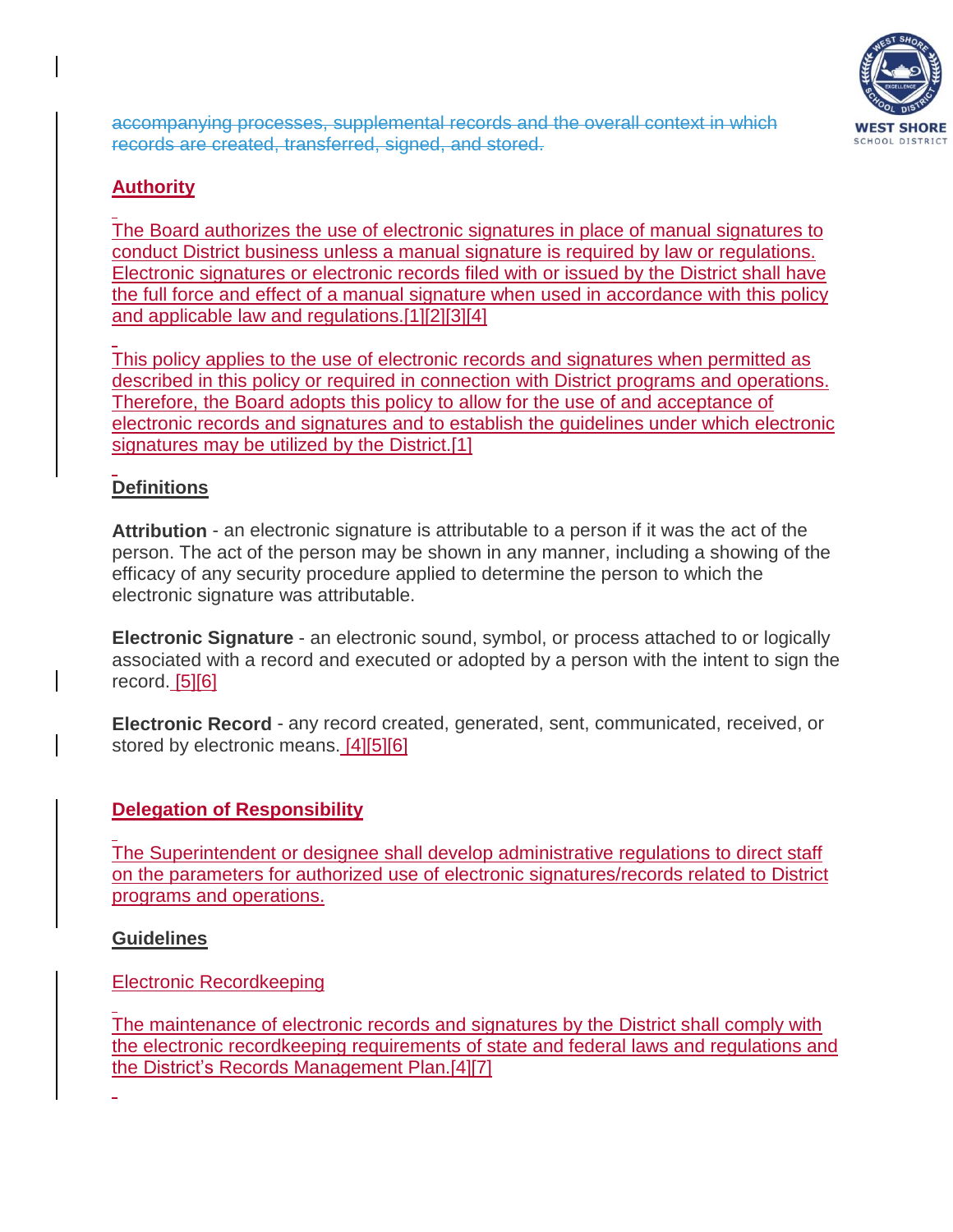

Electronic records created or received by the District shall be appropriately attributed to the individual(s) responsible for their creation, authorization, and/or approval.

 $\overline{a}$ The District may implement and maintain electronic recordkeeping systems to securely receive, store, and reproduce electronic records and signatures relating to transactions in their original form[.\[6\]\[9\]](http://www.legis.state.pa.us/cfdocs/legis/LI/uconsCheck.cfm?txtType=HTM&yr=1999&sessInd=0&smthLwInd=0&act=69&chpt=1&sctn=3&subsctn=0)[\[10\]](https://www.legis.state.pa.us/cfdocs/legis/li/uconsCheck.cfm?yr=1999&sessInd=0&act=69)

Such systems shall allow the District to implement:

- 1. A security procedure for the purposes of verifying that an electronic signature is that of a specific person or for detecting changes or errors in the information in an electronic record.
- 2. Appropriate control processes and procedures to ensure adequate preservation, disposition, integrity, security, confidentiality, and auditability of electronic records[.\[8\]](https://www.legis.state.pa.us/cfdocs/legis/li/uconsCheck.cfm?yr=1999&sessInd=0&act=69)
- 3. A consistent manner and format in which the electronic records must be created, generated, sent, communicated, received, and stored[.\[8\]](https://www.legis.state.pa.us/cfdocs/legis/li/uconsCheck.cfm?yr=1999&sessInd=0&act=69)

### Electronic Signature

An electronic signature may be used if the law requires a signature unless there is a specific law, regulation, or order that requires records to be signed in nonelectronic form. The issuance and/or acceptance of an electronic signature by the District shall be permitted in accordance with the provisions of this policy and all applicable state and federal laws and regulations. Such electronic signature shall have the full force and effect of a manual signature only if the electronic signature satisfies all of the following requirements: [\[1\]\[2\]](http://www.legis.state.pa.us/CFDOCS/LEGIS/LI/uconsCheck.cfm?txtType=HTM&yr=1999&sessInd=0&smthLwInd=0&act=0069.&CFID=214545705&CFTOKEN=23032194)[\[11\]](https://www.legis.state.pa.us/cfdocs/legis/li/uconsCheck.cfm?yr=2012&sessInd=0&act=100)

- 1. The electronic signature identifies the individual signing the document by his/her name and title;
- 2. The identity of the individual signing with an electronic signature is capable of being validated through the use of an audit trail;
- 3. The electronic signature and the document to which it is affixed cannot be altered once the electronic signature has been affixed; and
- 4. The electronic signature conforms to all other provisions of this policy.

Acceptance, Use and Issuance of Electronic Records and Signatures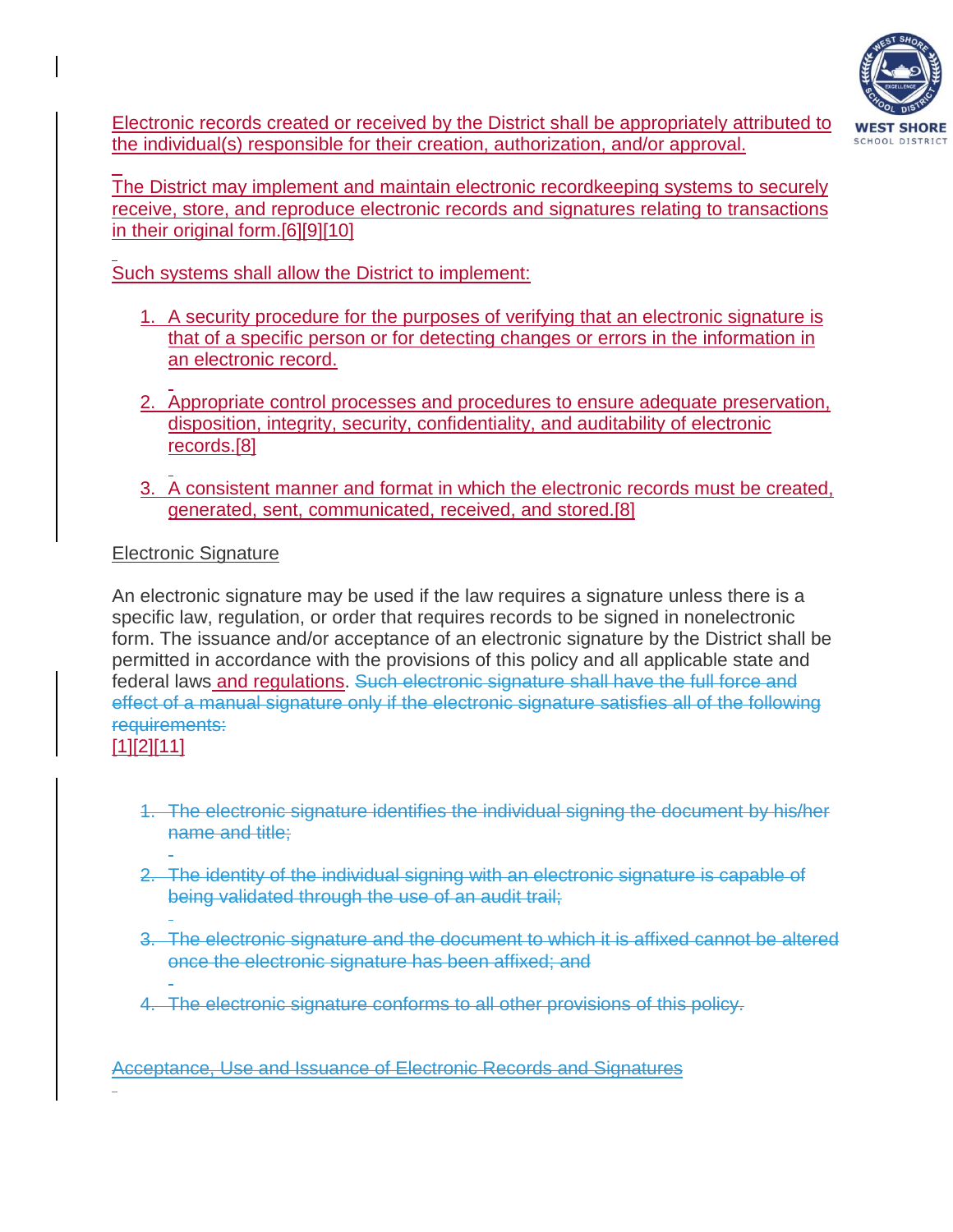

The District may utilize electronic recordkeeping systems that can receive, store, and reproduce electronic records and signatures relating to transactions in their original form. Such system shall include security procedures whereby the District can:

- 1. Verify the attribution of a signature to a specific individual;
- 2. Detect changes or errors in the information contained in a record submitted electronically;
- 3. Protect and prevent access, alteration, manipulation or use by an unauthorized person; and
- 4. Provide for nonreproduction through strong and substantial evidence that will make it difficult for the signer to claim that the electronic representation is not valid.

The District shall ensure that all electronic signatures are capable of being accurately reproduced for later reference and retained until such time as all legally mandated retention requirements are satisfied.[1]

The Superintendent may affix an e-signature, shall designate individuals who are authorized to utilize an electronic signature in connection with District business, and shall require each designated individual to sign a statement of exclusive use.

The District may elect to receive and accept as original, electronic records and signatures so long as the communication, on its face, appears to be authentic, and conforms to all other provisions of this policy.

The District will retain in its records this policy and all statements of exclusive use, until such time as all legally mandated retention requirements are satisfied.

This policy does not require a specific method for executing an electronic signature. The employee signing a particular document is responsible for verifying that the method chosen is appropriate for the nature of the transaction. Employees must consider confidentiality, authentication of signatures, and verification that the document signed is, in all respects, identical to the one to which the signer intends to bind the District.

Any electronic signature that appears to be forged, altered, or otherwise not authentic, or that is not compliant with law or regulation, this policy or related administrative regulation, is not a valid signature. Should an electronic signature be deemed invalid, the Superintendent or designee may require a manual signature.

The District will not accept electronic signatures on student records including, but not limited to, absence excuses from parents, educational trip requests, and certain documents related to the Individuals with Disabilities Education Act. Board Policy 204 stipulates the requirements necessary for the acceptance of student absence excuses from physicians, physician assistants, and nurse practitioners.[2]